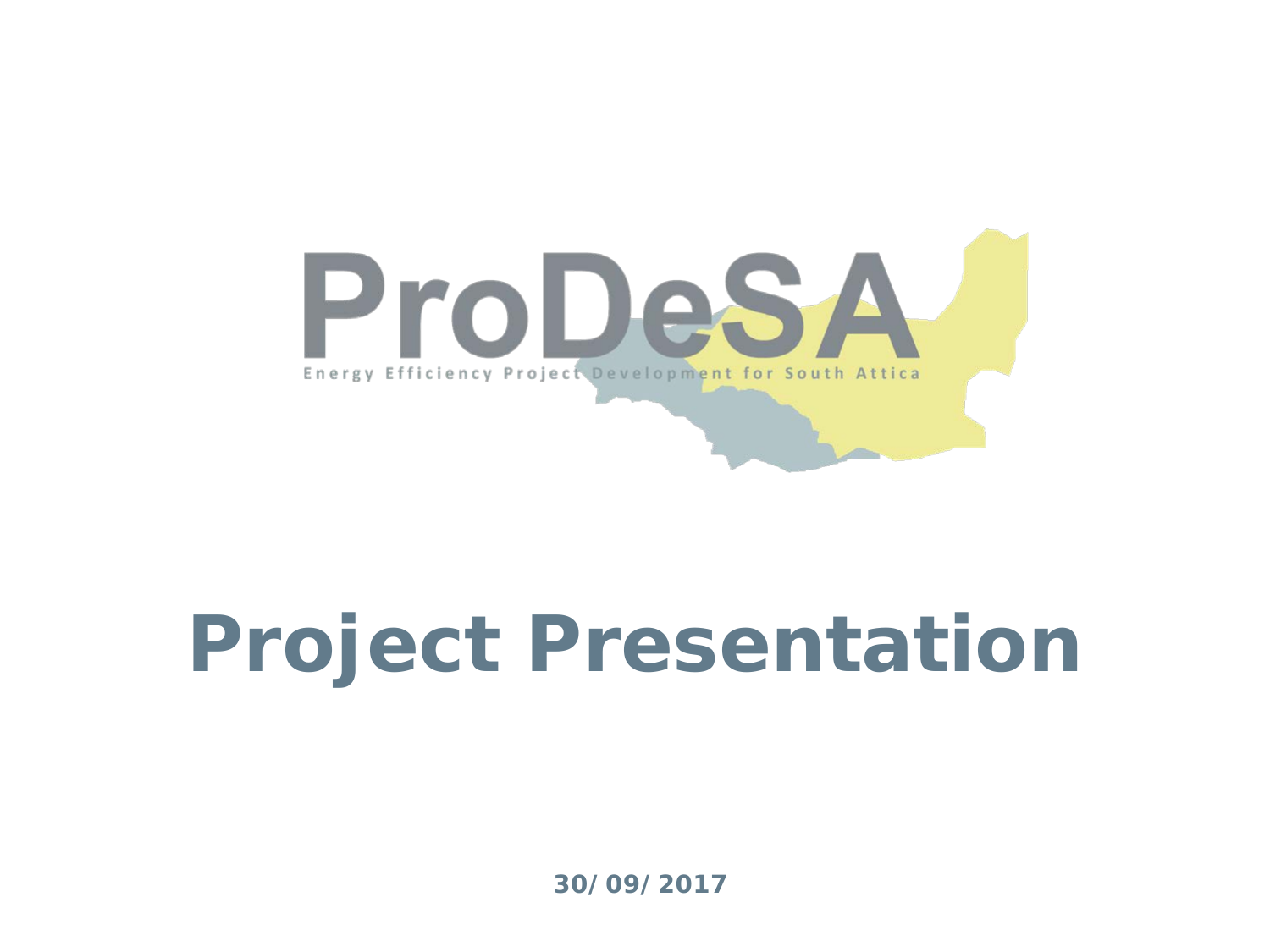### Project Outline

- **Seven municipalities** located in the Athens Metropolitan area will reduce their energy bills via energy efficiency retrofits and by locally available renewable energy sources
- PRODESA is a project of "**showcase dimension**" and will provide the means to mature projects and sign implementation contracts for energy conservation measures in about **116** municipal buildings and **6.3** MW street lighting
- The project is focusing on **pooling of financial resources**  and on **optimal bundling** of fragmented municipal projects. Bundling will lead to considerable size, lower processing costs, reasonable payback time and risk diversification for all parties involved, namely project owners, investors, ESCOs, construction companies and suppliers of equipment



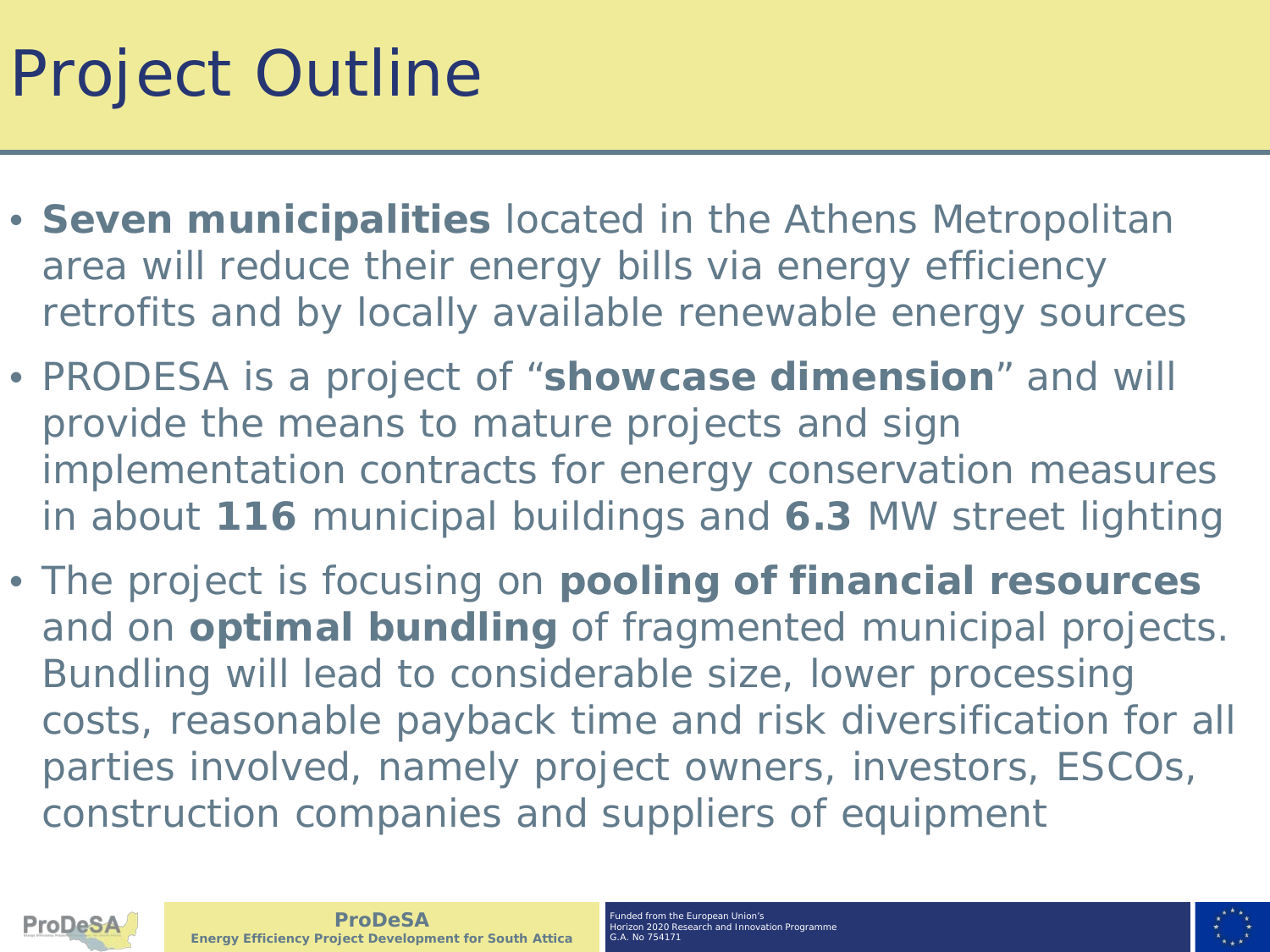#### Partners – Cooperation of Municipalities

- PRODESA benefits from the **cooperation** and **exchange of experience** of seven municipalities in Athens. Most of them located in the southern part of Athens
- Five municipalities will develop projects and proceed with tendering and contract signing:
- **ALIMOS (Project Leader)**
- **AGIOS DIMITRIOS**
- **GLYFADA**
- **VARIS - VOULA – VOULIAGMENI**
- **AGII ANARGIRI – KAMATERO**

Two municipalities will participate as replicators

- **PALAIO FALIRO**
- **AMAROUSSION**

Results to be disseminated to all municipalities in Greece via

• **CENTRAL UNION OF MUNICIPALITIES OF GREECE**

also participating in PRODESA















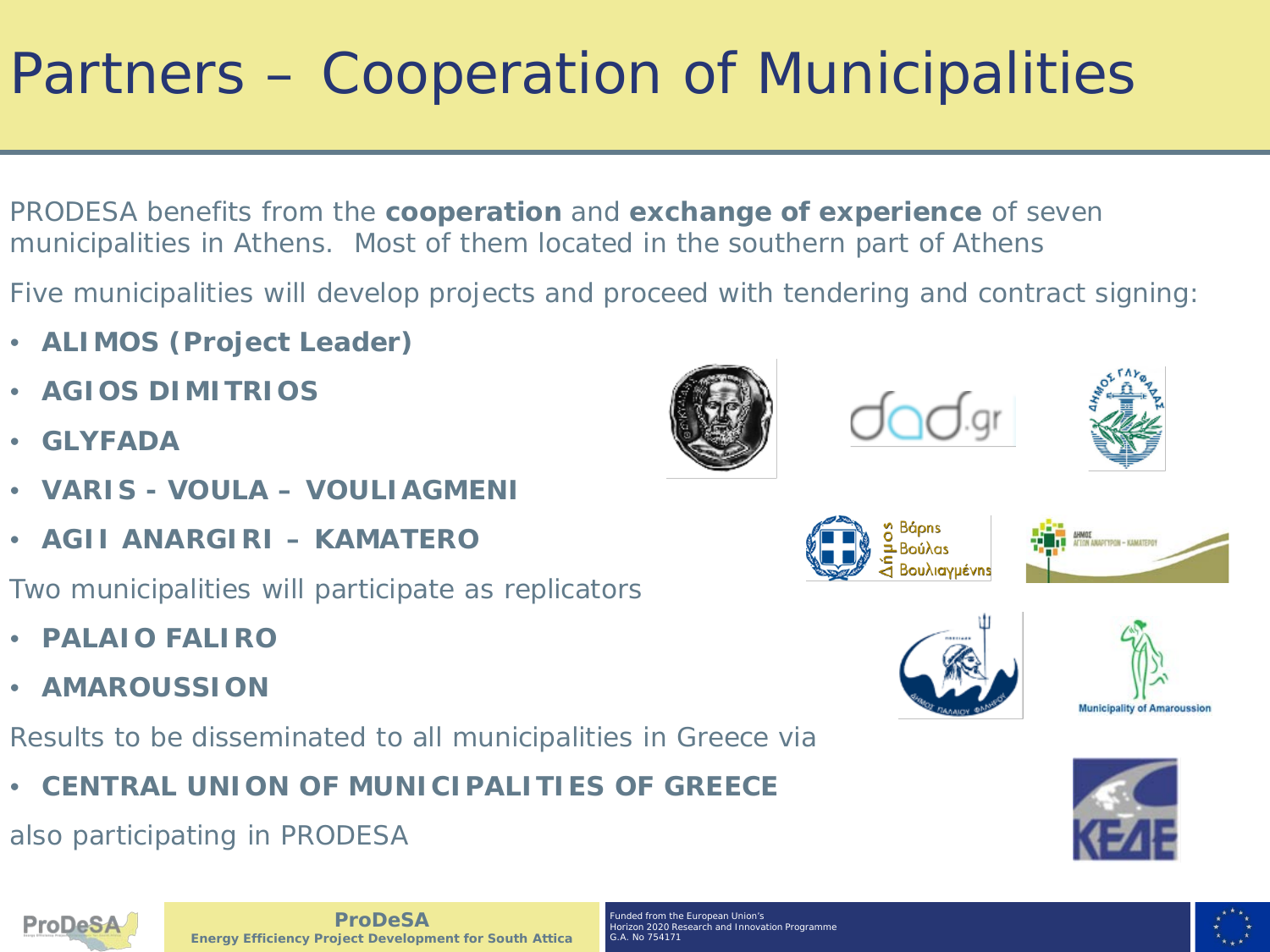## Facilitating Partners

• **EUDITI** Energy and Environmental Design LTD

Project management & coordination support Technical support



• **CRES** Centre for Renewable Energy Sources

Support on regulatory issues Technical support



**ENFINITY NV** Support on project financing issues



#### • **ECN**

European Crowdfunding European Crowdiunding<br>Network



• **Kelemenis & Co. Law Firm** Legal support





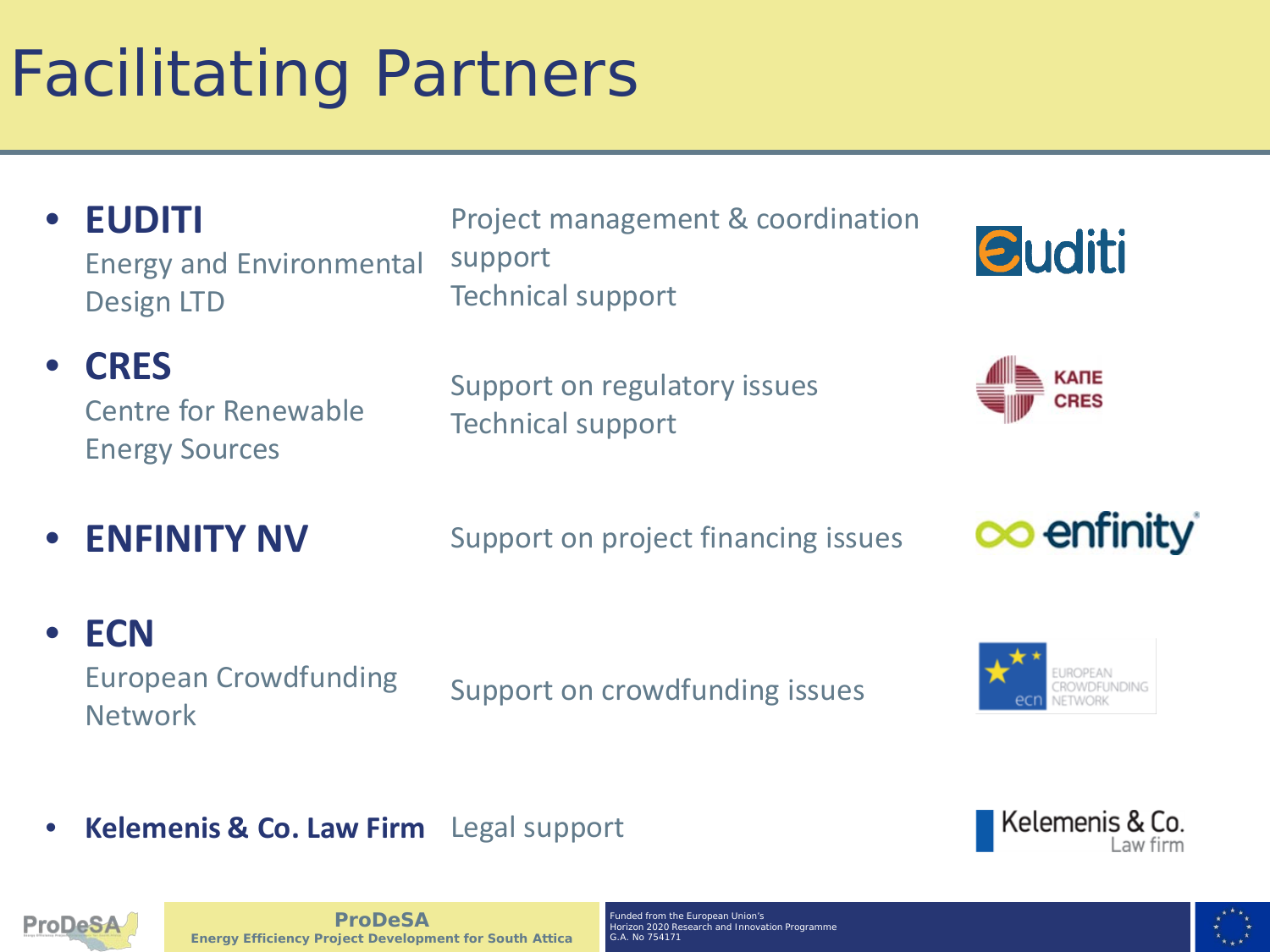### Major Specific Objectives

- Energy efficiency retrofits in 116 municipal buildings with expected energy savings of 8 GWh/y and energy from RES of 4.8 GWh/y
- Street lighting energy efficiency projects with expected energy savings of 37.6 GWh/y
- Demonstrate financing and organisational innovation for the municipalities in Greece and produce "Data Evidence" on performance of EPCs and investments
- Develop a pipeline of projects in two municipalities participating in the project as replicators
- Support municipalities in building capacities for the development of energy efficiency projects



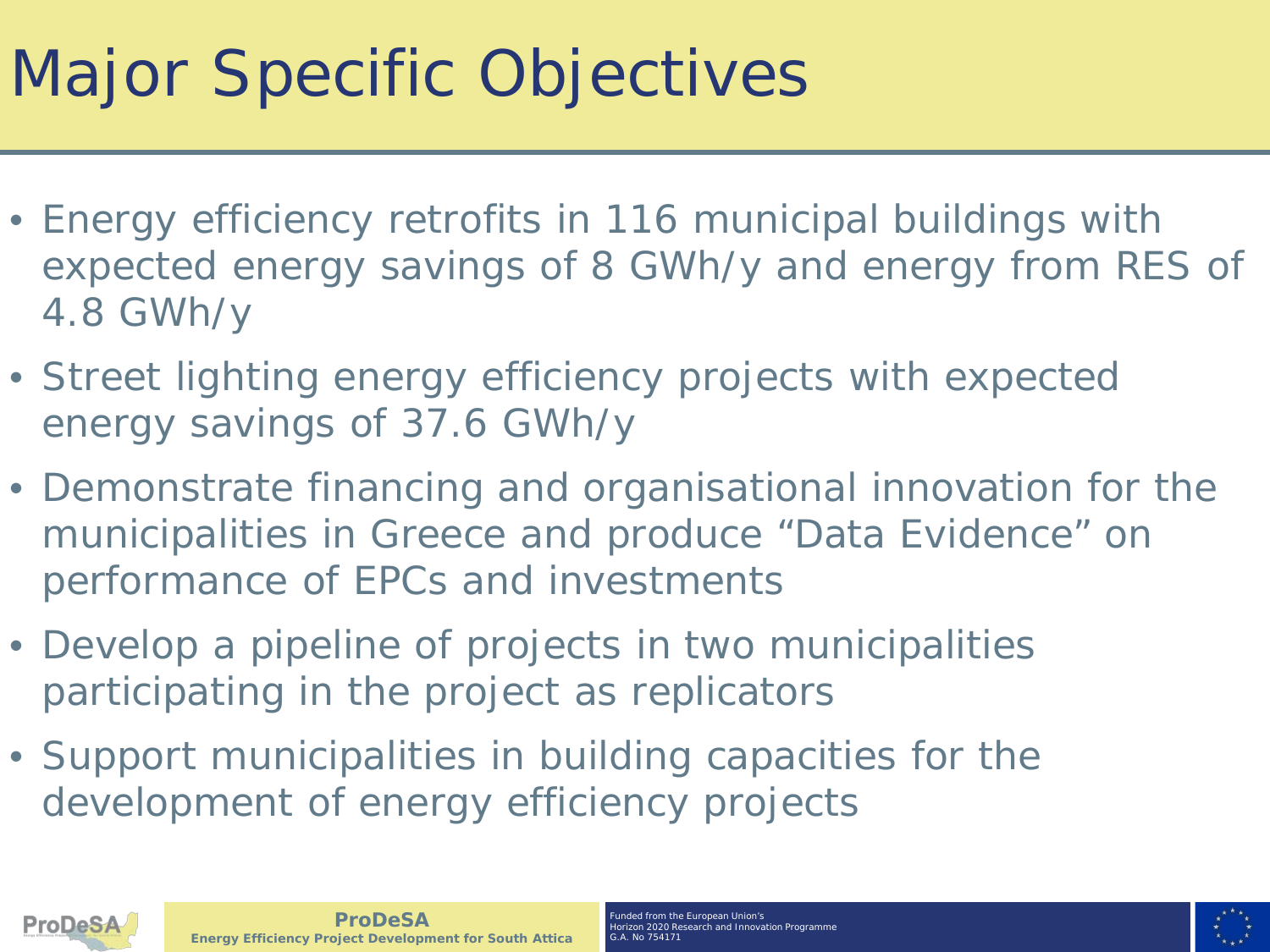## The Concept





**ProDeSA Energy Efficiency Project Development for South Attica**

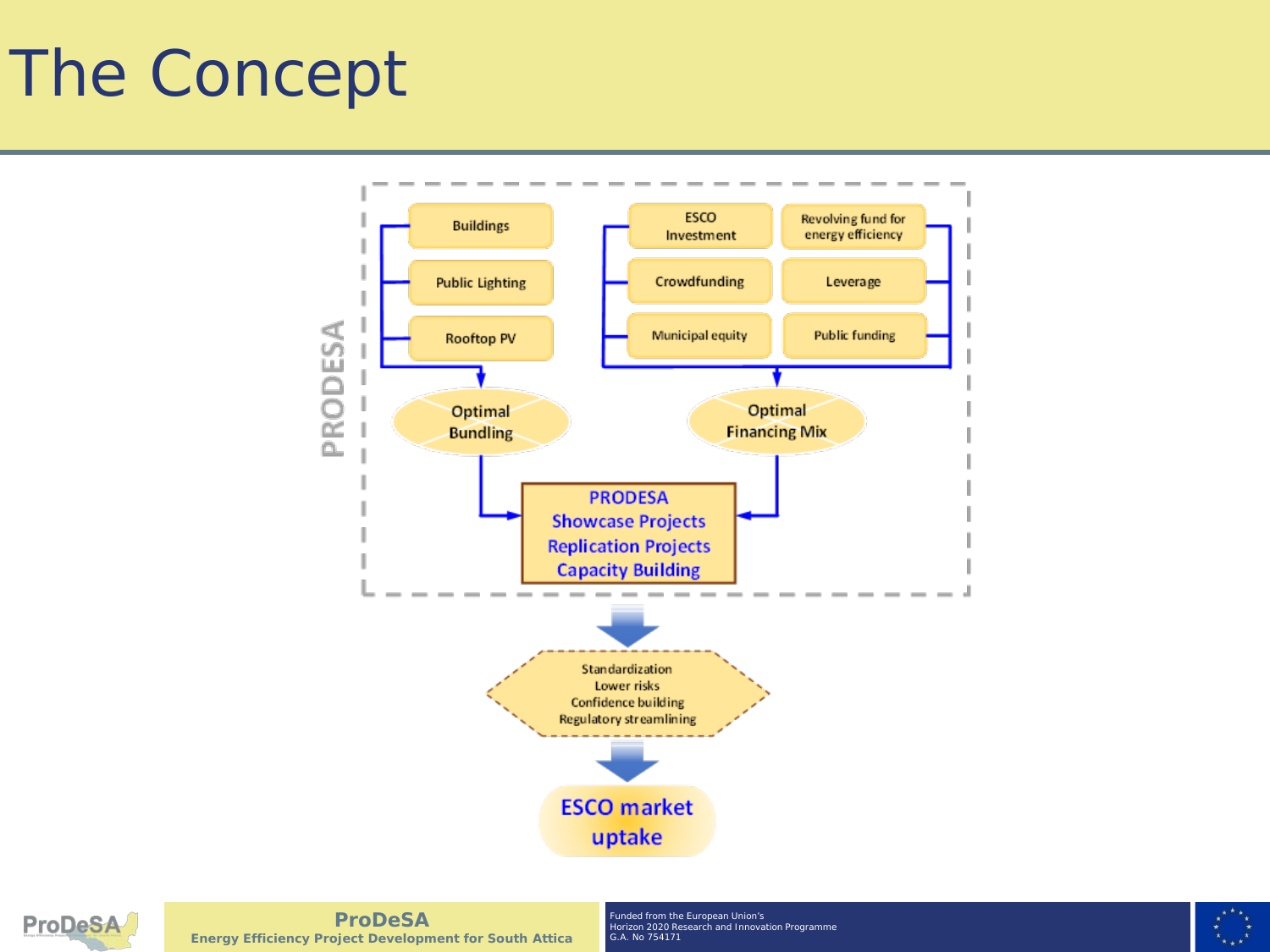#### Approach





**ProDeSA Energy Efficiency Project Development for South Attica**

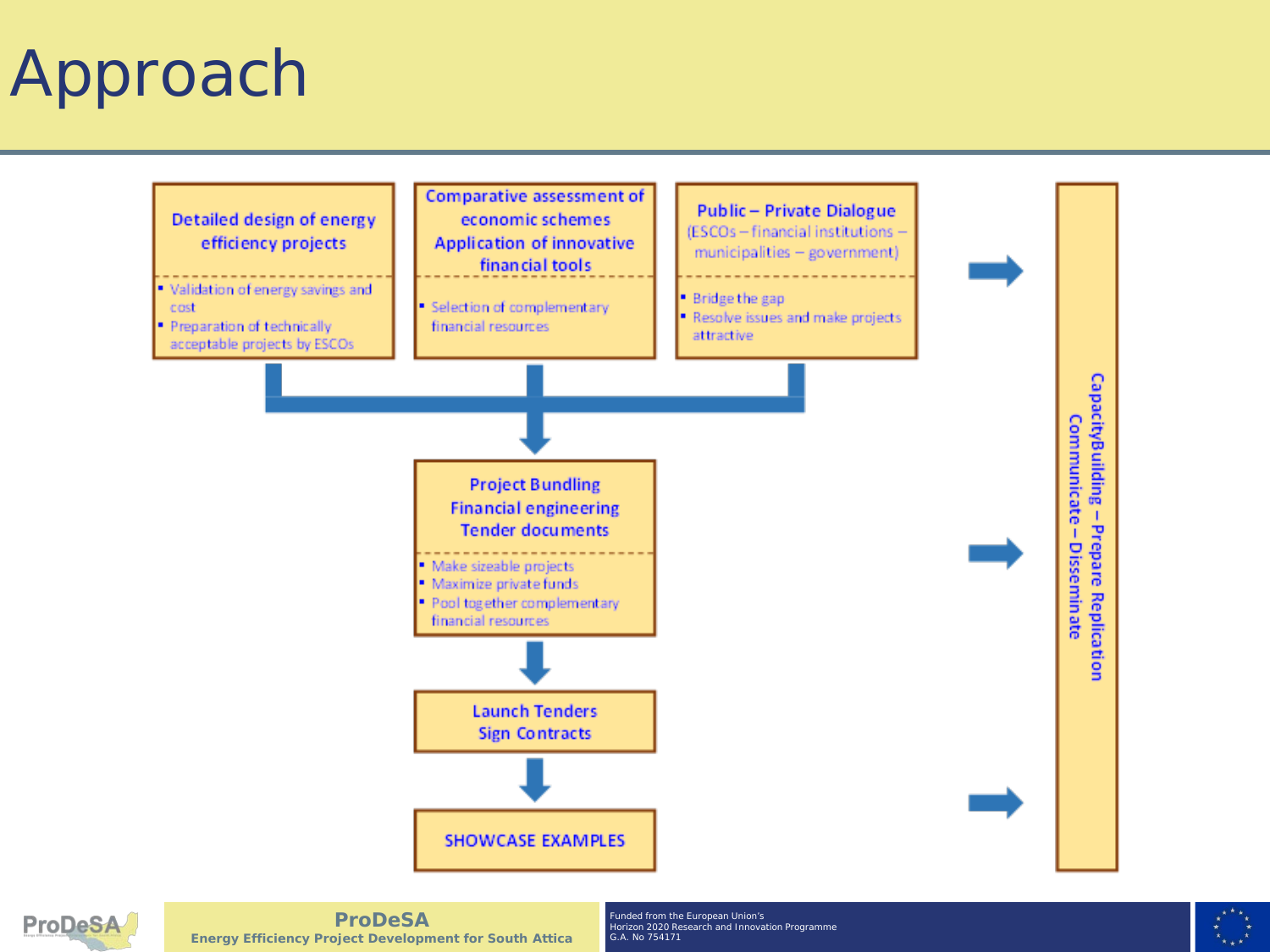|                     | <b>Municipal Buildings</b> |                                                              |                                              |                    | <b>Municipal Lighting</b>            |                                                |                    |                                           |
|---------------------|----------------------------|--------------------------------------------------------------|----------------------------------------------|--------------------|--------------------------------------|------------------------------------------------|--------------------|-------------------------------------------|
| Municipality        | <b>Number</b>              | <b>Primary</b><br><b>Energy</b><br><b>Savings</b><br>(MWh/y) | Electricity<br>Generated<br>by PV<br>(MWh/y) | Investment<br>(ME) | <b>Installed</b><br>Capacity<br>(kW) | Primary<br>Energy<br><b>Savings</b><br>(MWh/y) | Investment<br>(ME) | <b>Total</b><br><b>Investment</b><br>(ME) |
| <b>Alimos</b>       | 20                         | 2,104                                                        | 560                                          | 1.24               | 848                                  | 7,399                                          | 4.00               | 5.24                                      |
| Ag. Dimitrios       | 29                         | $\overline{a}$                                               | 2,733                                        | 2.44               | $\overline{\phantom{a}}$             | $\overline{\phantom{a}}$                       |                    | 2.44                                      |
| Glyfada             | 26                         | 2,662                                                        | 600                                          | 1.11               | 3,220                                | 24,196                                         | 5.70               | 6.81                                      |
| <b>VVV</b>          | 15                         | 933                                                          | 269                                          | 2.47               | $\overline{\phantom{a}}$             | $\overline{\phantom{a}}$                       |                    | 2.47                                      |
| Agii Anargiri. Kam. | 26                         | 2,322                                                        | 660                                          | 1.78               | 2,216                                | 6,027                                          | 1.50               | 3.28                                      |
| Total:              | 116                        | 8,021                                                        | 4,822                                        | 9.04               | 6,284                                | 37,622                                         | 11.20              | 20.24                                     |



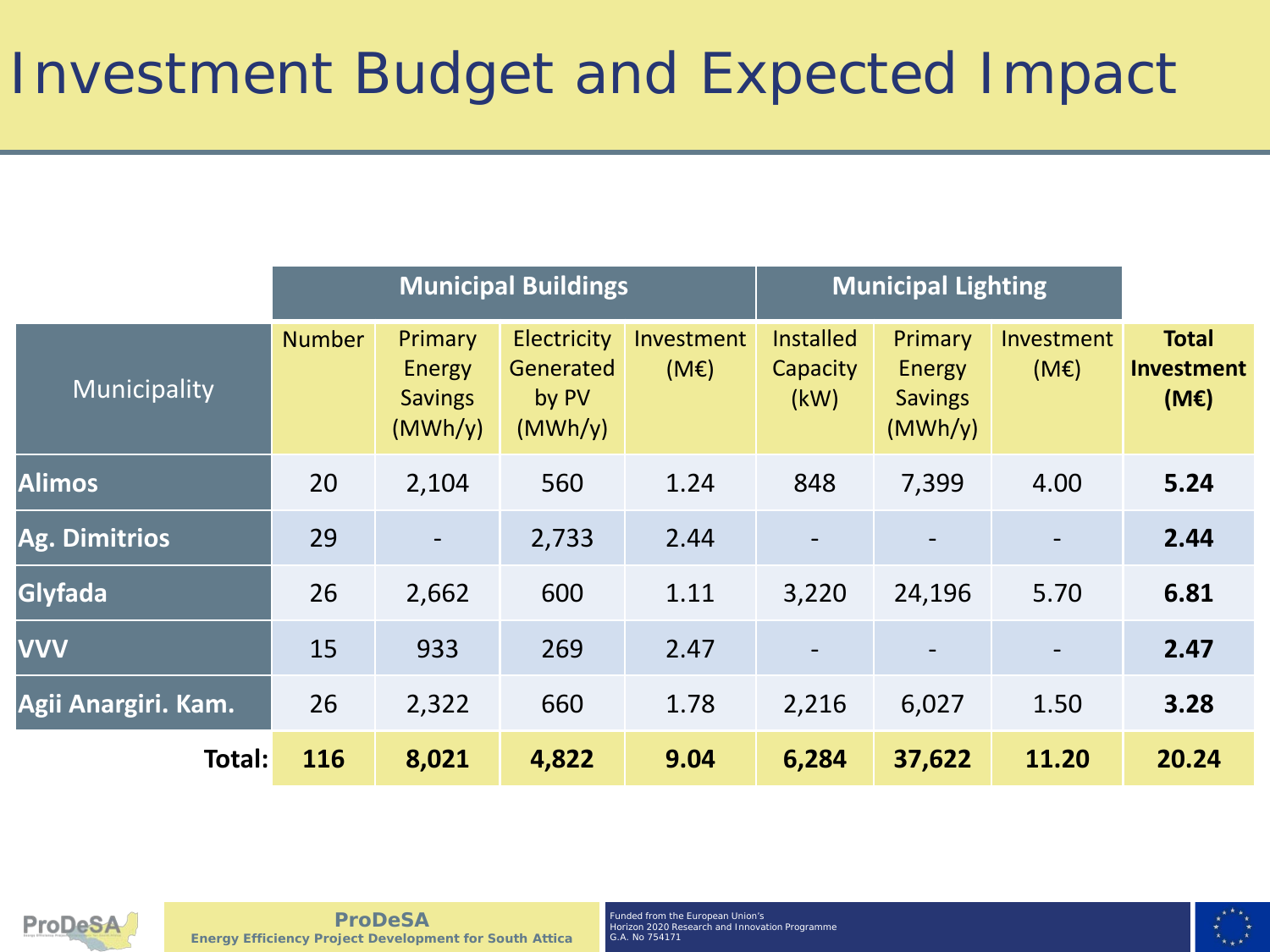#### **Signed contracts for energy efficiency project implementation**



**ProDeSA Energy Efficiency Project Development for South Attica**

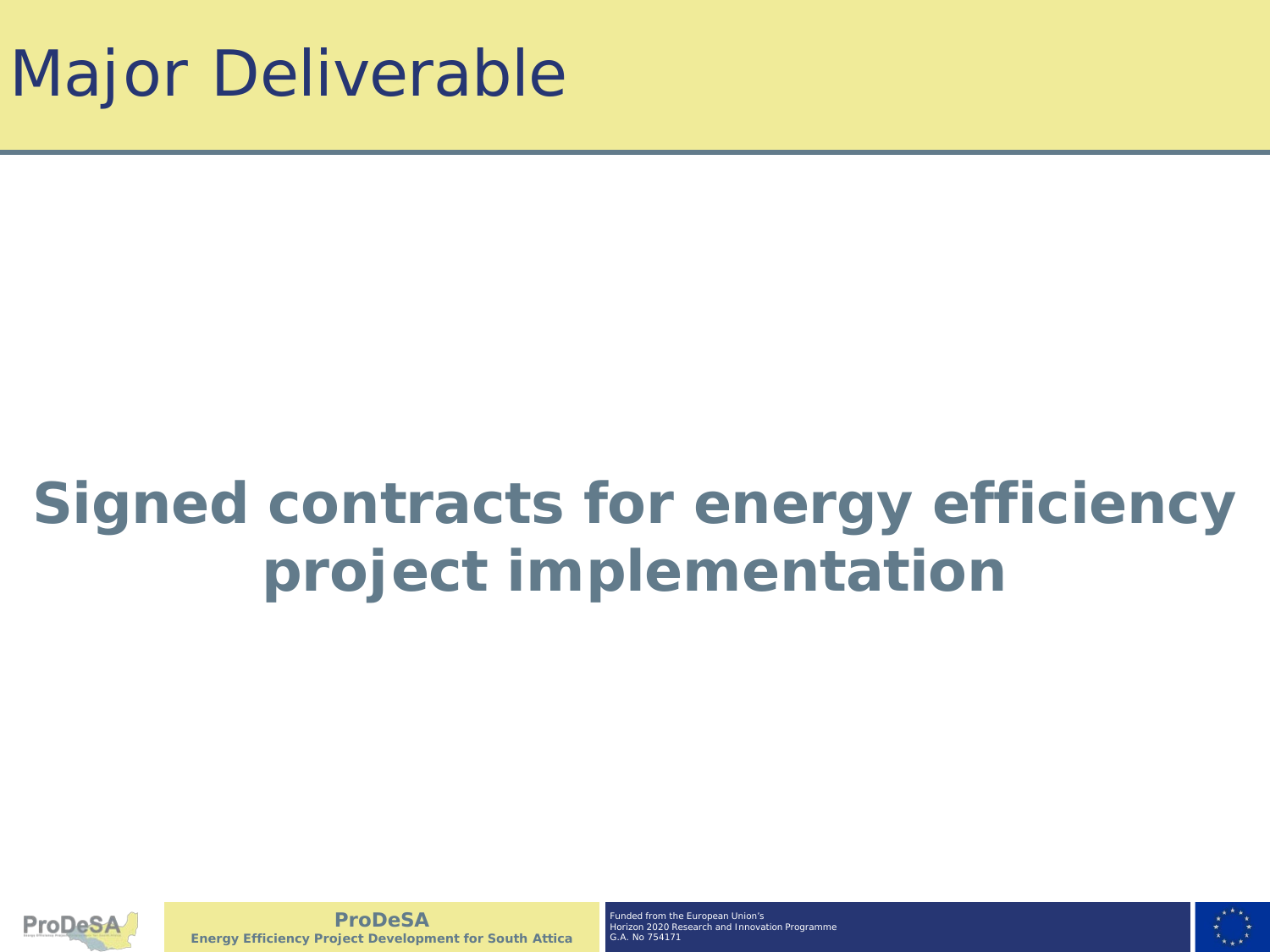#### Replication

- PRODESA will deliver a comprehensive replication scheme which will be:
	- developed to suit specifically the needs of the two replicator municipalities
	- easily adaptable to suit the needs of all urban municipalities across the EU.
- The results are expected to be widely replicable in municipalities:
	- in Greece, who are waiting for a showcase project of energy performance contract (EPC)
	- in Europe, where large scale project of this kind will contribute towards standardisation of energy efficiency investments
- Establishment of a network of at least 30 municipalities willing to replicate PRODESA's solutions - Coaching for the development of energy efficiency project pipelines



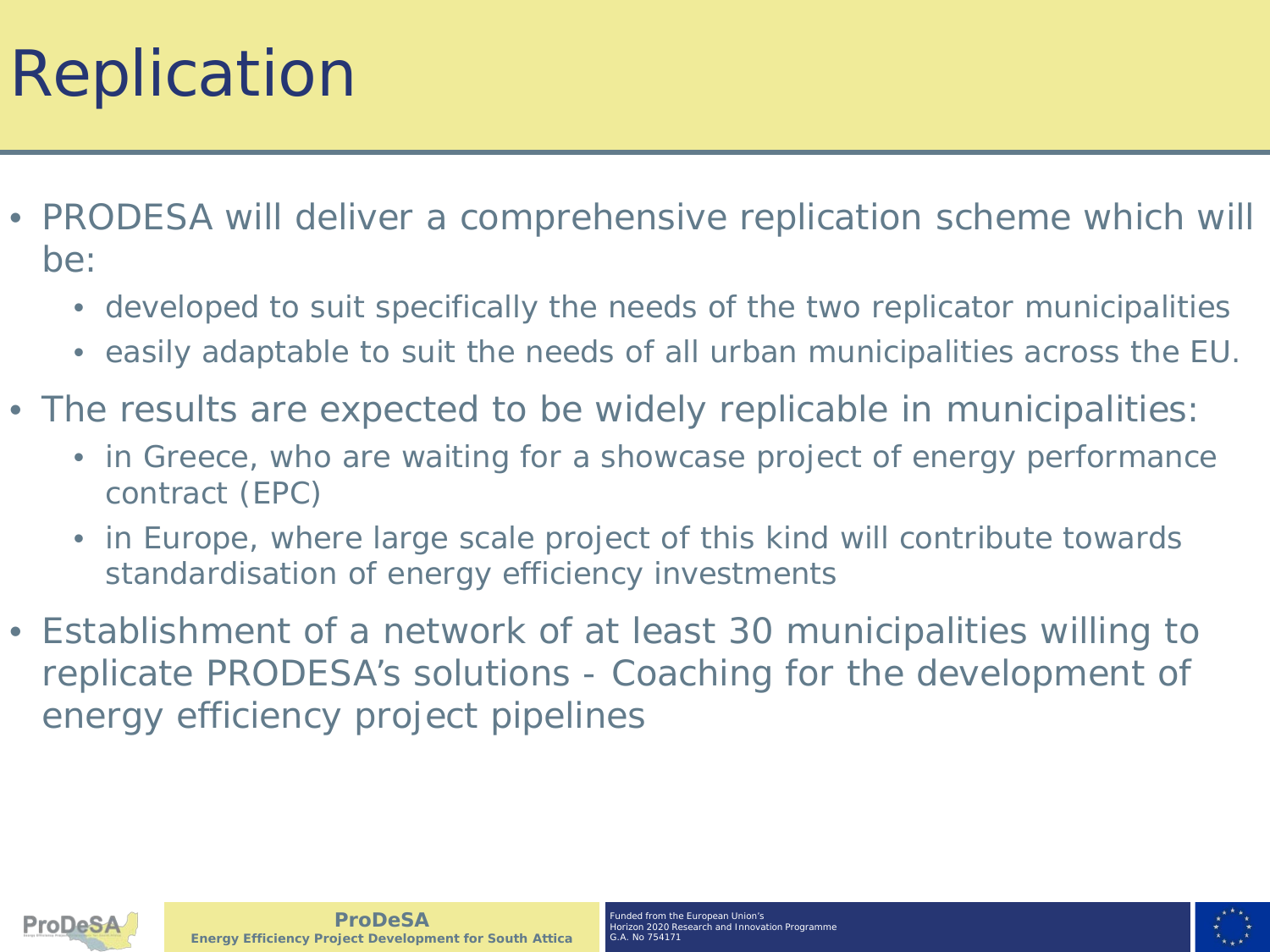## Major Communication Activities

- **Project Brochure** Containing: lesson learnt, conclusions and recommendations
- **Replication Guidelines** To be disseminated to target groups
- **Webinars** Aiming to capacity building
- **Conference**

Addressed to municipalities, government, ESCOs and financing entities

- **Policy workshop**
- Communication to **citizens** of involved municipalities and the **general public**
- **Web** and **direct mail** of information material